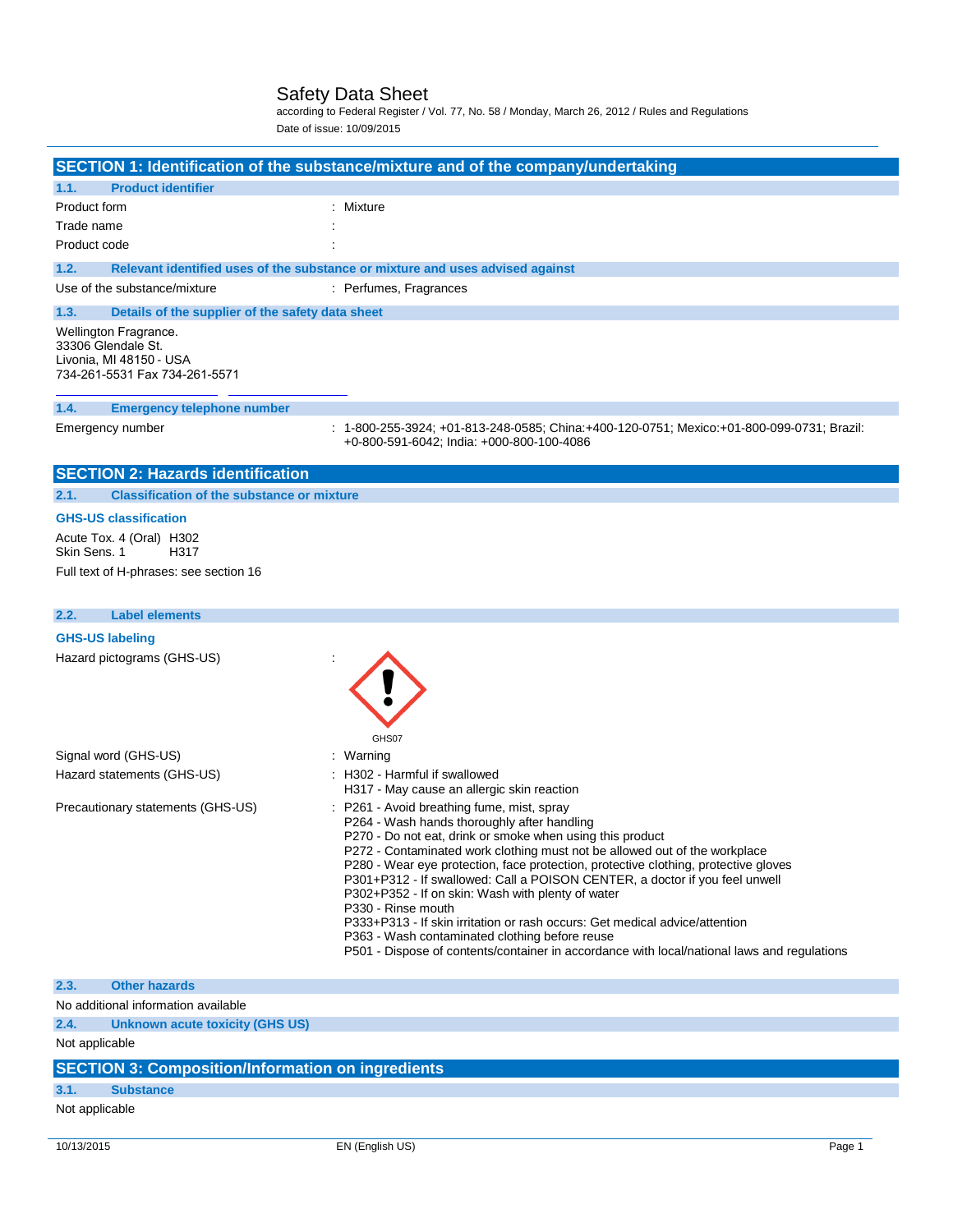according to Federal Register / Vol. 77, No. 58 / Monday, March 26, 2012 / Rules and Regulations

| 3.2.<br><b>Mixture</b> |                           |                      |                                                                                                      |
|------------------------|---------------------------|----------------------|------------------------------------------------------------------------------------------------------|
| <b>Name</b>            | <b>Product identifier</b> | $\frac{9}{6}$        | <b>GHS-US classification</b>                                                                         |
| Benzyl benzoate        | (CAS No) 120-51-4         | $10 - 40$            | Acute Tox. 4 (Oral), H302<br>Aquatic Chronic 2, H411                                                 |
| Coumarin crystals      | (CAS No) 91-64-5          | $1.1315 -$<br>4.7815 | Acute Tox. 4 (Oral), H302<br>Skin Sens, 1B, H317<br>Aquatic Acute 2, H401<br>Aquatic Chronic 2, H411 |

Allergen report available upon request.

Full text of H-phrases: see section 16

| <b>SECTION 4: First aid measures</b>                                                                    |                                                                                                                                                                                                                                                                                                                                                                                       |  |
|---------------------------------------------------------------------------------------------------------|---------------------------------------------------------------------------------------------------------------------------------------------------------------------------------------------------------------------------------------------------------------------------------------------------------------------------------------------------------------------------------------|--|
| <b>Description of first aid measures</b><br>4.1.                                                        |                                                                                                                                                                                                                                                                                                                                                                                       |  |
| First-aid measures general                                                                              | Never give anything by mouth to an unconscious person. If you feel unwell, seek medical<br>advice (show the label where possible).                                                                                                                                                                                                                                                    |  |
| First-aid measures after inhalation                                                                     | Allow victim to breathe fresh air. Allow the victim to rest.                                                                                                                                                                                                                                                                                                                          |  |
| First-aid measures after skin contact                                                                   | Wash with plenty of soap and water. If skin irritation or rash occurs: Get immediate medical<br>advice/attention. Get medical advice/attention. Specific treatment (see Wash skin with plenty of<br>water on this label). Wash contaminated clothing before reuse. Remove affected clothing and<br>wash all exposed skin area with mild soap and water, followed by warm water rinse. |  |
| First-aid measures after eye contact                                                                    | Rinse immediately with plenty of water. Obtain medical attention if pain, blinking or redness<br>persist.                                                                                                                                                                                                                                                                             |  |
| First-aid measures after ingestion                                                                      | Rinse mouth. Call a POISON CENTER or doctor/physician if you feel unwell. Do NOT induce<br>vomiting. Obtain emergency medical attention.                                                                                                                                                                                                                                              |  |
| Most important symptoms and effects, both acute and delayed<br>4.2.                                     |                                                                                                                                                                                                                                                                                                                                                                                       |  |
| Symptoms/injuries                                                                                       | Not expected to present a significant hazard under anticipated conditions of normal use.                                                                                                                                                                                                                                                                                              |  |
| Symptoms/injuries after inhalation                                                                      | May cause an allergic skin reaction.                                                                                                                                                                                                                                                                                                                                                  |  |
| Symptoms/injuries after ingestion                                                                       | Swallowing a small quantity of this material will result in serious health hazard.                                                                                                                                                                                                                                                                                                    |  |
| 4.3.                                                                                                    | Indication of any immediate medical attention and special treatment needed                                                                                                                                                                                                                                                                                                            |  |
| No additional information available                                                                     |                                                                                                                                                                                                                                                                                                                                                                                       |  |
| <b>SECTION 5: Firefighting measures</b>                                                                 |                                                                                                                                                                                                                                                                                                                                                                                       |  |
| <b>Extinguishing media</b><br>5.1.                                                                      |                                                                                                                                                                                                                                                                                                                                                                                       |  |
| Suitable extinguishing media                                                                            | : Foam. Dry powder. Carbon dioxide. Water spray. Sand.                                                                                                                                                                                                                                                                                                                                |  |
| Unsuitable extinguishing media                                                                          | : Do not use a heavy water stream.                                                                                                                                                                                                                                                                                                                                                    |  |
|                                                                                                         |                                                                                                                                                                                                                                                                                                                                                                                       |  |
| Special hazards arising from the substance or mixture<br>5.2.                                           |                                                                                                                                                                                                                                                                                                                                                                                       |  |
| No additional information available                                                                     |                                                                                                                                                                                                                                                                                                                                                                                       |  |
| 5.3.<br><b>Advice for firefighters</b>                                                                  |                                                                                                                                                                                                                                                                                                                                                                                       |  |
| Firefighting instructions                                                                               | Use water spray or fog for cooling exposed containers. Exercise caution when fighting any<br>chemical fire. Prevent fire-fighting water from entering environment.                                                                                                                                                                                                                    |  |
| Protection during firefighting                                                                          | Do not enter fire area without proper protective equipment, including respiratory protection.                                                                                                                                                                                                                                                                                         |  |
| <b>SECTION 6: Accidental release measures</b>                                                           |                                                                                                                                                                                                                                                                                                                                                                                       |  |
| 6.1.<br>Personal precautions, protective equipment and emergency procedures                             |                                                                                                                                                                                                                                                                                                                                                                                       |  |
| 6.1.1.<br>For non-emergency personnel                                                                   |                                                                                                                                                                                                                                                                                                                                                                                       |  |
| <b>Emergency procedures</b>                                                                             | : Evacuate unnecessary personnel.                                                                                                                                                                                                                                                                                                                                                     |  |
|                                                                                                         |                                                                                                                                                                                                                                                                                                                                                                                       |  |
| 6.1.2.<br>For emergency responders                                                                      |                                                                                                                                                                                                                                                                                                                                                                                       |  |
| Protective equipment                                                                                    | : Equip cleanup crew with proper protection.                                                                                                                                                                                                                                                                                                                                          |  |
| Emergency procedures                                                                                    | : Ventilate area.                                                                                                                                                                                                                                                                                                                                                                     |  |
| 6.2.<br><b>Environmental precautions</b>                                                                |                                                                                                                                                                                                                                                                                                                                                                                       |  |
| Prevent entry to sewers and public waters. Notify authorities if liquid enters sewers or public waters. |                                                                                                                                                                                                                                                                                                                                                                                       |  |
| Methods and material for containment and cleaning up<br>6.3.                                            |                                                                                                                                                                                                                                                                                                                                                                                       |  |
| Methods for cleaning up                                                                                 | : Soak up spills with inert solids, such as clay or diatomaceous earth as soon as possible. Collect<br>spillage. Store away from other materials.                                                                                                                                                                                                                                     |  |
| 6.4.<br><b>Reference to other sections</b>                                                              |                                                                                                                                                                                                                                                                                                                                                                                       |  |
| See Heading 8. Exposure controls and personal protection.                                               |                                                                                                                                                                                                                                                                                                                                                                                       |  |
| 10/13/2015                                                                                              | 2/6<br>EN (English US)                                                                                                                                                                                                                                                                                                                                                                |  |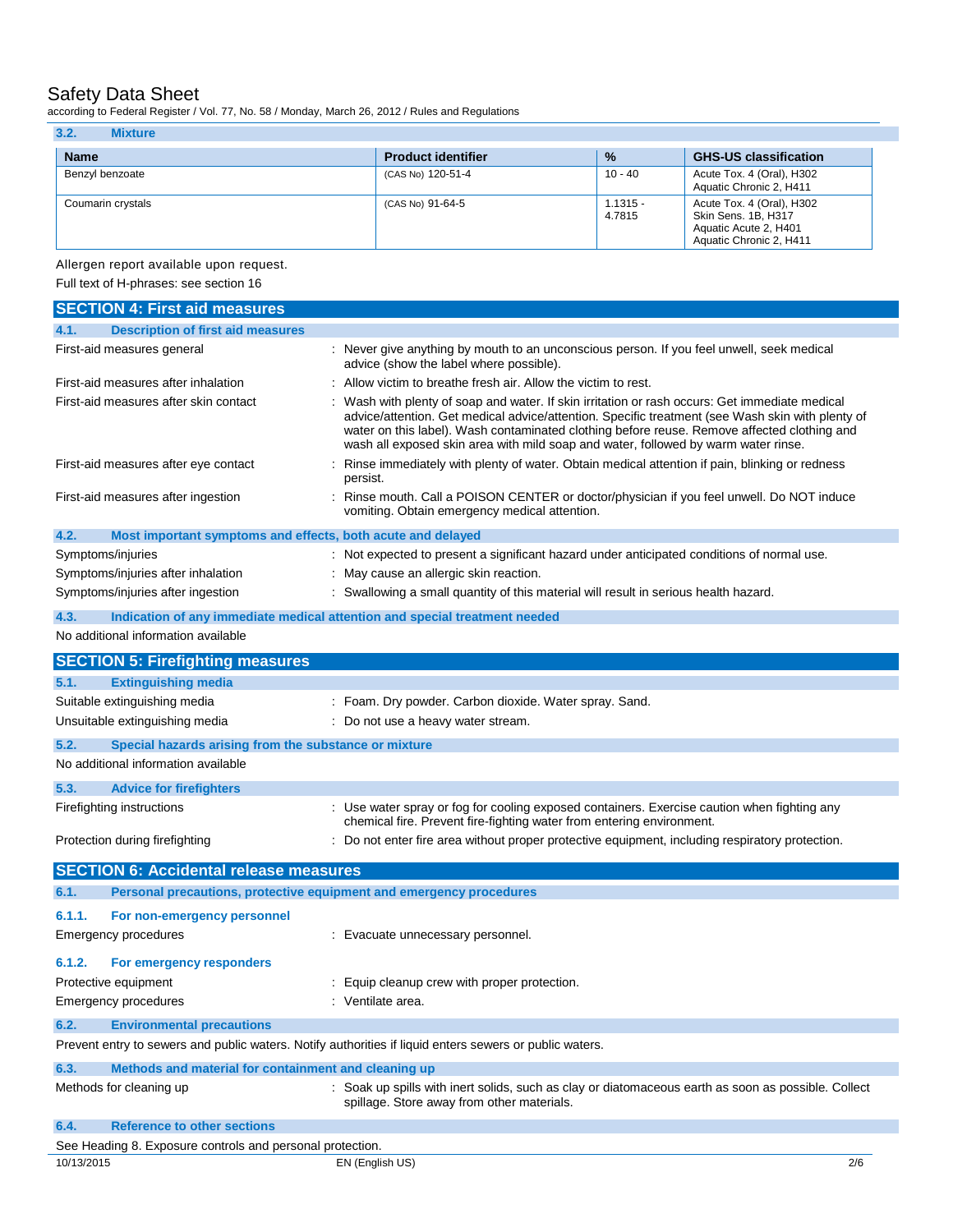according to Federal Register / Vol. 77, No. 58 / Monday, March 26, 2012 / Rules and Regulations

| <b>SECTION 7: Handling and storage</b>                               |                                                                                                                                                                                                                                          |  |  |
|----------------------------------------------------------------------|------------------------------------------------------------------------------------------------------------------------------------------------------------------------------------------------------------------------------------------|--|--|
| <b>Precautions for safe handling</b><br>7.1.                         |                                                                                                                                                                                                                                          |  |  |
| Precautions for safe handling                                        | : Avoid breathing fume, mist, spray. Wash hands and other exposed areas with mild soap and<br>water before eating, drinking or smoking and when leaving work. Provide good ventilation in<br>process area to prevent formation of vapor. |  |  |
| Hygiene measures                                                     | : Do not eat, drink or smoke when using this product. Wash hands thoroughly after handling.<br>Contaminated work clothing should not be allowed out of the workplace. Wash contaminated<br>clothing before reuse.                        |  |  |
| 7.2.<br>Conditions for safe storage, including any incompatibilities |                                                                                                                                                                                                                                          |  |  |
| Storage conditions                                                   | : Keep only in the original container in a cool, well ventilated place away from : Keep away from<br>heat, hot surfaces, sparks, open flames and other ignition sources. No smoking. Keep<br>container closed when not in use.           |  |  |
| Incompatible products                                                | : Strong bases. Strong acids.                                                                                                                                                                                                            |  |  |
| Incompatible materials                                               | : Sources of ignition. Direct sunlight.                                                                                                                                                                                                  |  |  |
| Storage temperature                                                  | : 25 $^{\circ}$ C                                                                                                                                                                                                                        |  |  |
| Storage area                                                         | : Store in a well-ventilated place. Store away from heat.                                                                                                                                                                                |  |  |
| Special rules on packaging                                           | : Store in a closed container.                                                                                                                                                                                                           |  |  |
| Packaging materials                                                  | : Do not store in corrodable metal.                                                                                                                                                                                                      |  |  |
| <b>Specific end use(s)</b><br>7.3.                                   |                                                                                                                                                                                                                                          |  |  |

No additional information available

# **SECTION 8: Exposure controls/personal protection**

Log Pow : No data available

# **8.1. Control parameters** ACGIH Not applicable OSHA Not applicable **8.2. Exposure controls** Personal protective equipment : Avoid all unnecessary exposure. Hand protection **in the case of the contract of the contract of the Hand protective gloves.** Eye protection **in the contract of the Chemical goggles or safety glasses.** Respiratory protection **in the set of the COV** Mear appropriate mask. Other information **Other information** : Do not eat, drink or smoke during use. **SECTION 9: Physical and chemical properties 9.1. Information on basic physical and chemical properties** Physical state : Liquid Color : light yellow amber Odor : coconut Fruity Odor threshold : No data available pH : No data available Relative evaporation rate (butyl acetate=1) : No data available Melting point **in the case of the case of the case of the case of the case of the case of the case of the case of the case of the case of the case of the case of the case of the case of the case of the case of the case of** Freezing point **in the case of the case of the case of the case of the case of the case of the case of the case of the case of the case of the case of the case of the case of the case of the case of the case of the case of** Boiling point **in the case of the case of the case of the case of the case of the case of the case of the case of the case of the case of the case of the case of the case of the case of the case of the case of the case of** Flash point : 93.33 °C Auto-ignition temperature **interest and the Contract Auto-** : No data available Decomposition temperature : No data available Flammability (solid, gas) : No data available Vapor pressure in the set of the set of the No data available Relative vapor density at 20 °C : No data available Relative density **in the case of the COV** Relative density **in the case of the COV** Relative density Solubility : No data available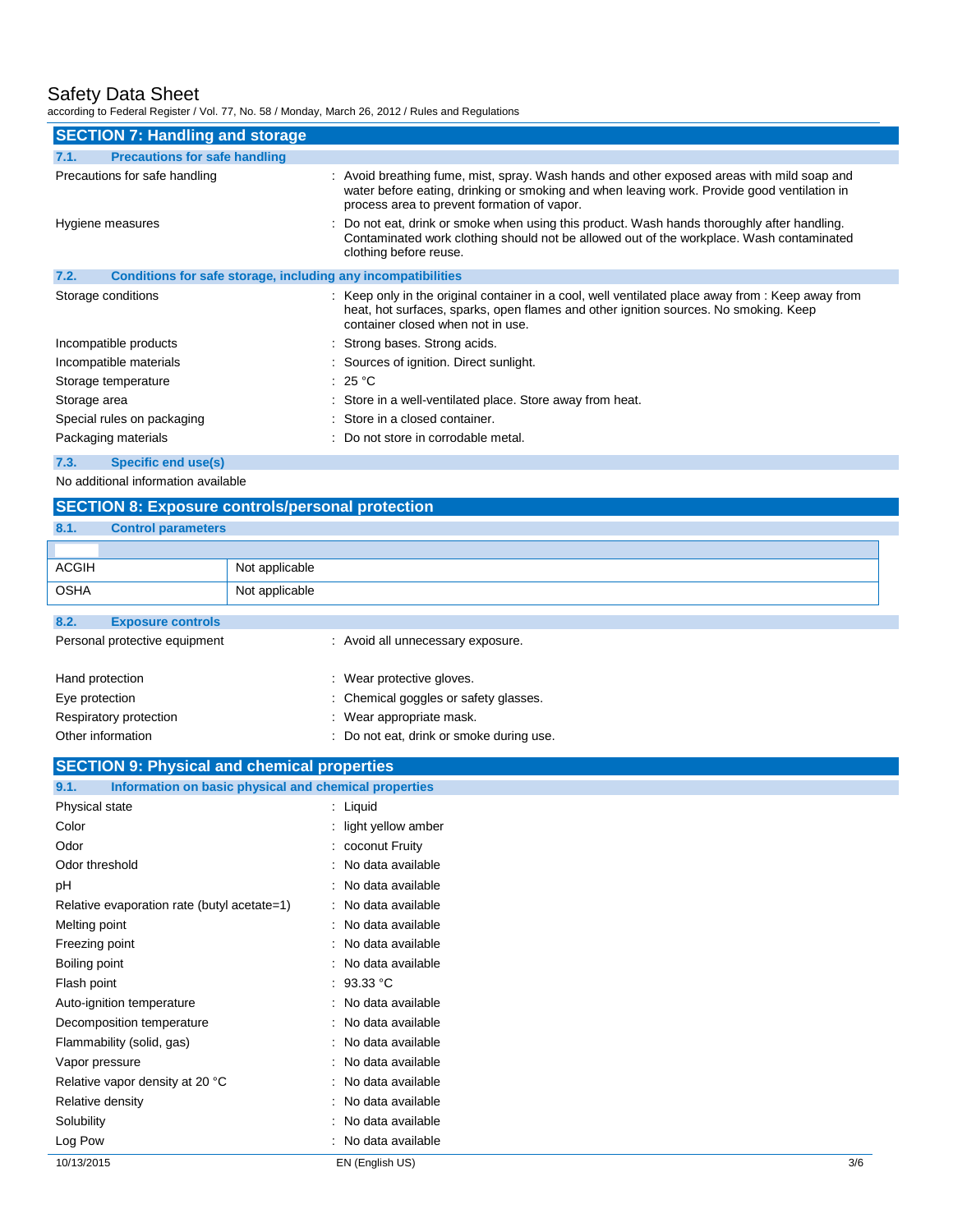according to Federal Register / Vol. 77, No. 58 / Monday, March 26, 2012 / Rules and Regulations

| according to Federal Register / Vol. 77, No. 58 / Monday, March 26, 2012 / Rules and Regulations     |                                                                                           |
|------------------------------------------------------------------------------------------------------|-------------------------------------------------------------------------------------------|
| Log Kow                                                                                              | : No data available                                                                       |
| Viscosity, kinematic                                                                                 | No data available                                                                         |
| Viscosity, dynamic                                                                                   | No data available                                                                         |
| <b>Explosive properties</b>                                                                          | No data available                                                                         |
| Oxidizing properties                                                                                 | No data available                                                                         |
| <b>Explosion limits</b>                                                                              | No data available                                                                         |
| <b>Other information</b><br>9.2.                                                                     |                                                                                           |
| No additional information available                                                                  |                                                                                           |
|                                                                                                      |                                                                                           |
| <b>SECTION 10: Stability and reactivity</b>                                                          |                                                                                           |
| 10.1.<br><b>Reactivity</b>                                                                           |                                                                                           |
| No additional information available                                                                  |                                                                                           |
| 10.2.<br><b>Chemical stability</b>                                                                   |                                                                                           |
| Not established.                                                                                     |                                                                                           |
| 10.3.<br><b>Possibility of hazardous reactions</b>                                                   |                                                                                           |
| Not established.                                                                                     |                                                                                           |
| 10.4.<br><b>Conditions to avoid</b>                                                                  |                                                                                           |
| Direct sunlight. Extremely high or low temperatures.                                                 |                                                                                           |
|                                                                                                      |                                                                                           |
| 10.5.<br><b>Incompatible materials</b>                                                               |                                                                                           |
| Strong acids. Strong bases.                                                                          |                                                                                           |
| 10.6.<br><b>Hazardous decomposition products</b>                                                     |                                                                                           |
| fume. Carbon monoxide. Carbon dioxide.                                                               |                                                                                           |
|                                                                                                      |                                                                                           |
|                                                                                                      |                                                                                           |
| <b>SECTION 11: Toxicological information</b><br><b>Information on toxicological effects</b><br>11.1. |                                                                                           |
|                                                                                                      |                                                                                           |
| Acute toxicity                                                                                       | : Oral: Harmful if swallowed.                                                             |
|                                                                                                      |                                                                                           |
|                                                                                                      |                                                                                           |
| ATE US (oral)<br>Skin corrosion/irritation                                                           | 1997.312 mg/kg body weight<br>: Not classified                                            |
|                                                                                                      | Not classified                                                                            |
| Serious eye damage/irritation                                                                        |                                                                                           |
| Respiratory or skin sensitization                                                                    | May cause an allergic skin reaction.<br>Not classified                                    |
| Germ cell mutagenicity                                                                               | : Not classified                                                                          |
| Carcinogenicity                                                                                      |                                                                                           |
|                                                                                                      |                                                                                           |
| Reproductive toxicity                                                                                | Not classified                                                                            |
| Specific target organ toxicity (single exposure)                                                     | Not classified                                                                            |
|                                                                                                      |                                                                                           |
| Specific target organ toxicity (repeated<br>exposure)                                                | : Not classified                                                                          |
|                                                                                                      |                                                                                           |
| Aspiration hazard                                                                                    | : Not classified                                                                          |
| Potential Adverse human health effects and                                                           | : Harmful if swallowed. Based on available data, the classification criteria are not met. |
| symptoms                                                                                             |                                                                                           |
| Symptoms/injuries after inhalation                                                                   | : May cause an allergic skin reaction.                                                    |
| Symptoms/injuries after ingestion                                                                    | : Swallowing a small quantity of this material will result in serious health hazard.      |
| <b>SECTION 12: Ecological information</b>                                                            |                                                                                           |

No additional information available

|                               | <b>Persistence and degradability</b> |                  |
|-------------------------------|--------------------------------------|------------------|
|                               |                                      |                  |
| Persistence and degradability |                                      | Not established. |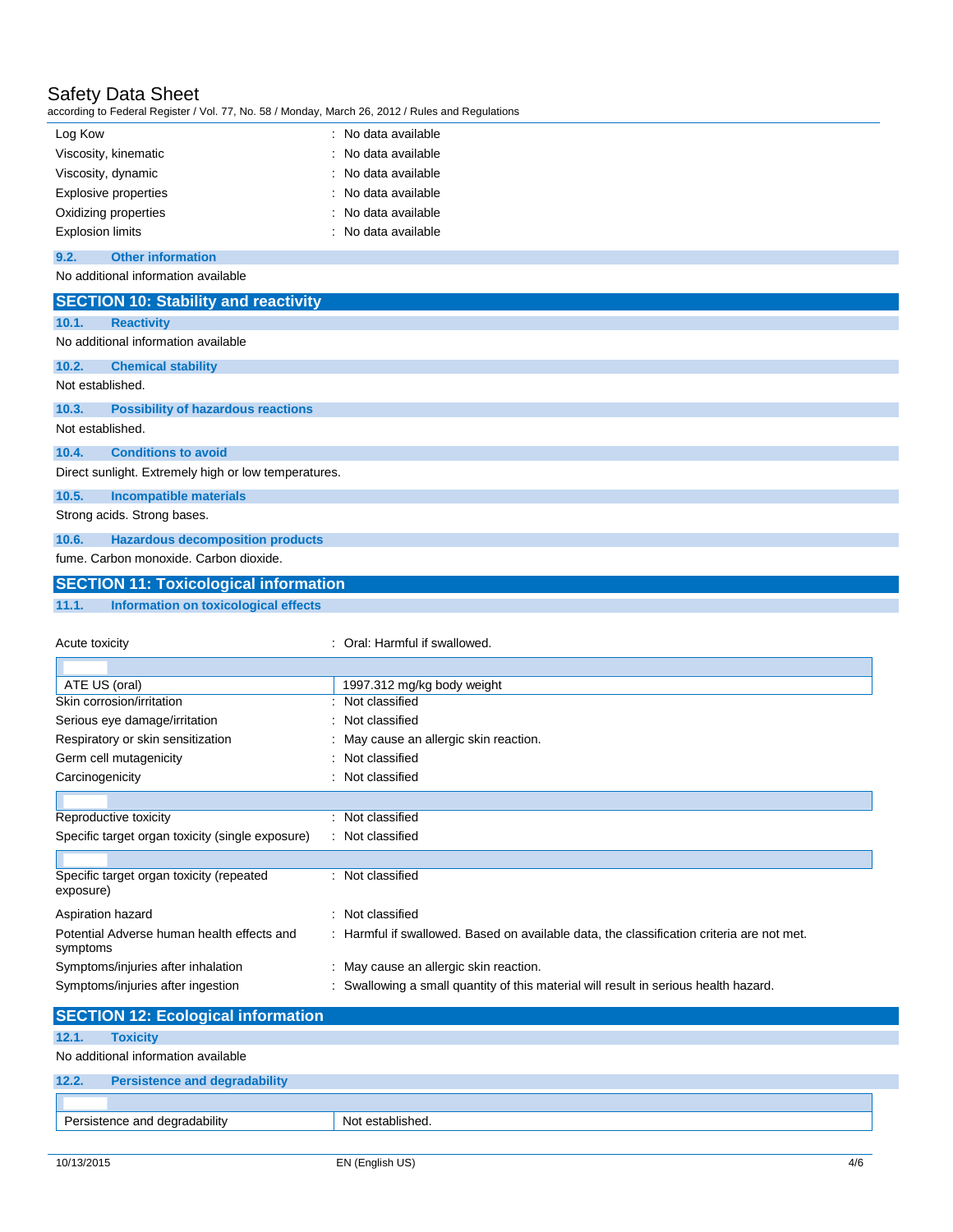according to Federal Register / Vol. 77, No. 58 / Monday, March 26, 2012 / Rules and Regulations

| 12.3.      | <b>Bioaccumulative potential</b>           |                                                                                                                                                                  |  |  |
|------------|--------------------------------------------|------------------------------------------------------------------------------------------------------------------------------------------------------------------|--|--|
|            |                                            |                                                                                                                                                                  |  |  |
|            | Bioaccumulative potential                  | Not established.                                                                                                                                                 |  |  |
| 12.4.      | <b>Mobility in soil</b>                    |                                                                                                                                                                  |  |  |
|            | No additional information available        |                                                                                                                                                                  |  |  |
| 12.5.      | <b>Other adverse effects</b>               |                                                                                                                                                                  |  |  |
|            | Effect on ozone layer                      | ÷                                                                                                                                                                |  |  |
|            | Effect on the global warming               | : No known ecological damage caused by this product.                                                                                                             |  |  |
|            | Other information                          | Avoid release to the environment.                                                                                                                                |  |  |
|            | <b>SECTION 13: Disposal considerations</b> |                                                                                                                                                                  |  |  |
| 13.1.      | <b>Waste treatment methods</b>             |                                                                                                                                                                  |  |  |
|            | Waste disposal recommendations             | Dispose of contents/container in accordance with local/national laws and regulations. Dispose<br>in a safe manner in accordance with local/national regulations. |  |  |
|            | Ecology - waste materials                  | Avoid release to the environment.                                                                                                                                |  |  |
|            | <b>SECTION 14: Transport information</b>   |                                                                                                                                                                  |  |  |
|            | In accordance with DOT                     |                                                                                                                                                                  |  |  |
|            | Not regulated for transport                |                                                                                                                                                                  |  |  |
|            | <b>Additional information</b>              |                                                                                                                                                                  |  |  |
|            | Other information                          | : No supplementary information available.                                                                                                                        |  |  |
| <b>ADR</b> |                                            |                                                                                                                                                                  |  |  |

No additional information available

### **Transport by sea**

No additional information available

### **Air transport**

No additional information available

### **SECTION 15: Regulatory information**

### **15.1. US Federal regulations**

All components of this product are listed, or excluded from listing, on the United States Environmental Protection Agency Toxic Substances Control Act (TSCA) inventory.

This product or mixture does not contain a toxic chemical or chemicals in excess of the applicable de minimis concentration as specified in 40 CFR §372.38(a) subject to the reporting requirements of section 313 of Title III of the Superfund Amendments and Reauthorization Act of 1986 and 40 CFR Part 372.

### **15.2. International regulations**

### **CANADA**

| Coumarin crystals (91-64-5)                           |                                                                               |  |
|-------------------------------------------------------|-------------------------------------------------------------------------------|--|
| Listed on the Canadian DSL (Domestic Substances List) |                                                                               |  |
| Benzyl benzoate (120-51-4)                            |                                                                               |  |
| Listed on the Canadian DSL (Domestic Substances List) |                                                                               |  |
| <b>WHMIS Classification</b>                           | Class D Division 2 Subdivision B - Toxic material causing other toxic effects |  |

### **EU-Regulations**

## **Coumarin crystals (91-64-5)**

Listed on the EEC inventory EINECS (European Inventory of Existing Commercial Chemical Substances)

### **Benzyl benzoate (120-51-4)**

### Listed on the EEC inventory EINECS (European Inventory of Existing Commercial Chemical Substances)

**Classification according to Regulation (EC) No. 1272/2008 [CLP]** Not determined